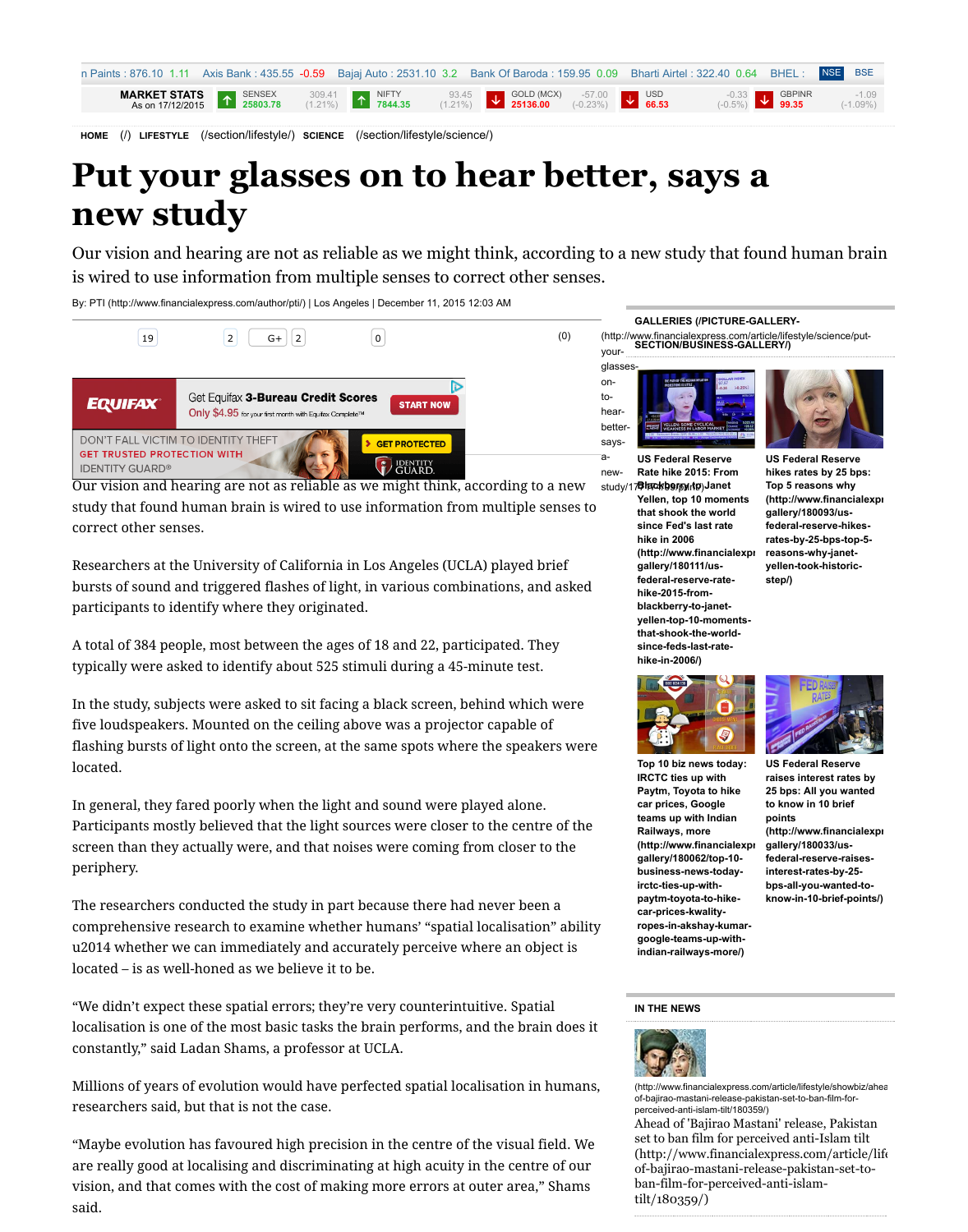## **How To: Fix Crepey Skin [Watch]**

Beverly Hills MD (http://beverlyhillsmd.com/cmd.php?ad=765085)



# **Ten Behaviors of Sexually Healthy Men**

men-s-sexual-health?

5431790&ap=825)

Health Central

### **The Anti-Aging MIT scientist**

**Technology Revie** 

(http://www.healthcentral.com/sexualttp://www.tech health/cf/slideshows/10-tips-foranti-aging-pill/? utm\_source=ou



**Do-It-Yourself Saggy Skin Fix That Works Quickly and 100% Naturally**

All Natural Glamour

(http://allnaturalglamour.com/diynatural-methods/article1.php? acct=drashti&adid=DIY2b)



**Doctor: Brilliant New Way to Tighten a "Saggy Neck" [Watch Video]** Live Healthy Journal (http://t1.tkzio.com/111ce38fdce2-4804-b250- 5a1c22c6056a?



**How our skin on age Healthgrades** (http://www.hea our-skin-change cid=t6\_outrss1)

img=5&site=5431790&ad=46781300&title=Doctor



**Reversing Mitochondrial Decay With Supplements That Increase Cellular Levels**





**How Older Men Tighten Their Skin**

The Modern Man Today

**Doctor: How To Skin** Beverly Hills MD

**Scientific American** 

(http://api.avidadserver.com/api/As(http://dkealth-he

[\(http://blogs.scientificamerican.co](http://beverlyhills-md.com/cmd.php?ad=765085)mt/gu5582ef2a1ee0530758383c1f&clidn=564ee4p81 blog/beyond-resveratrol-the-

anti-aging-nad-fad/?

utm\_source=outbrain&utm\_mediu[m=content&utm\\_term=longevity&utm\\_](http://www.healthcentral.com/sexual-health/cf/slideshows/10-tips-for-men-s-sexual-health?5431790&ap=825)content=fast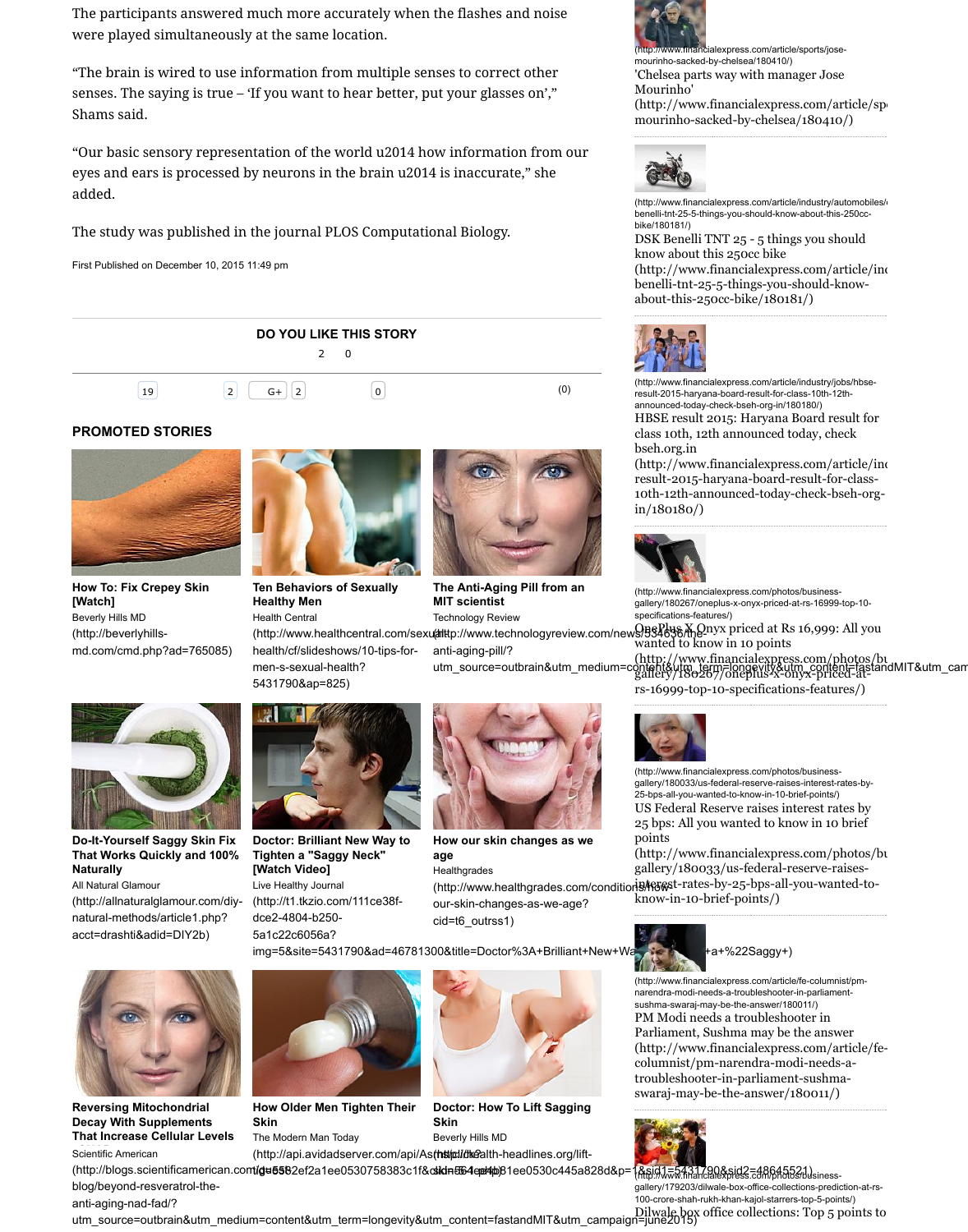



High fuel prices: Hit by 'profiteering' charge, BJP blames VAT, Rupee, absolves Narendra Modi



**MORE FROM**

Maruti [Suzuki, dealers may invest Rs 30k](http://vuukle.com/redirect.aspx?host=financialexpress.com&uri=financialexpress.com%2farticle%2feconomy%2fhigh-petrol-diesl-rate-hit-by-profiteering-charge-bjp-blames-vat-rupee-absolves-narendra-modi%2f179816%2f) crore to sell 3-mn cars a year (http://www.financialexpress.com/article/industry/auttom/oloiles/finandialexpress.co Google sees opportunity for de products in India, says CEO Su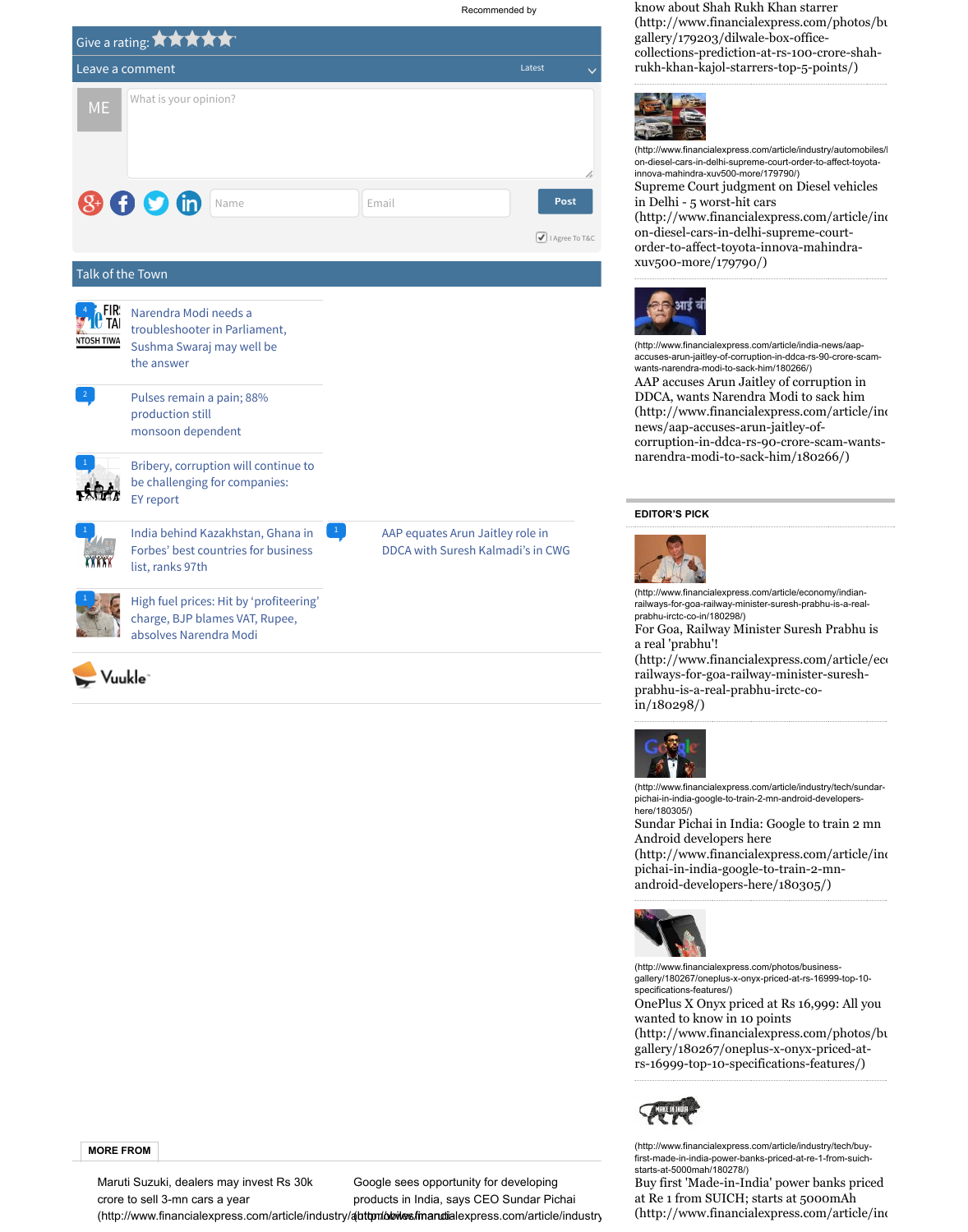

# **Exclusive Offer**

Double all your cash back at the end<br>of your first year. No annual fee\*